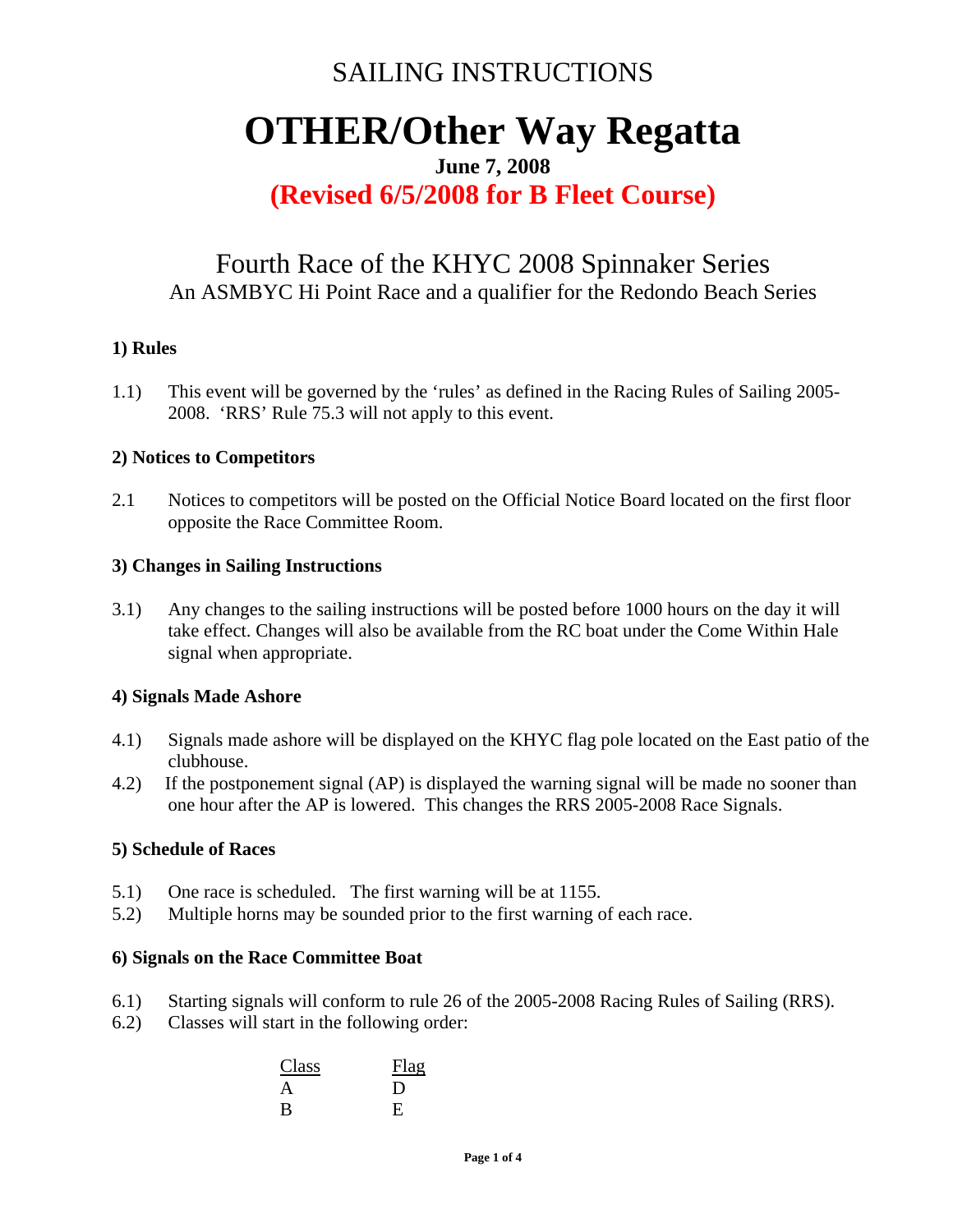# SAILING INSTRUCTIONS OTHER/Other Way Regatta

#### **7) The Race Course**

- 7.1) The racing venue will be in the vicinity of "S" Mark per 2008 KHYC Race Mark Guide.
- 7.2) The course is listed on Attachment "A"

#### **8) Marks**

8.1) Marks are spar buoys in the approximate positions defined on 2008 KHYC Race Mark Guide.

#### **9) The Start**

- 9.1) Race will be started using Rule 26 with individual classes starting using a five-minute sequence. The committee will attempt *but is not obligated* to keep all start & restart times at five-minute clock intervals.
- 9.2) The starting line will be in the vicinity of "S" mark between a staff displaying an orange flag on the Race Committee boat and a staff with an orange flag floating abeam of the Race Committee boat.
- 9.3) **Boats whose preparatory signal has not been made shall keep clear of the starting area and all boats whose Preparatory Signal has been made.**

#### **10) Safety (Category and Crew)**

- 10.1) This is a PHRF Category 4 event.
- 10.2) All boats must check in with the Race Committee on the water prior to the first class warning signal.
- 10.2) A boat retiring **must** notify the committee ASAP or before the last boat to finish (whichever is sooner). The RC monitors VHF Ch.78.

#### **11) Change of the Next Leg of the Course**

- 11.1) To change the next leg of the course, the race committee will move the original mark (or the finishing line) to a new position.
- 11.2) Except at a gate, boats shall pass between the race committee boat signaling the change of the next leg and the nearby mark, leaving the mark to port or starboard as required . This changes rule 28.1.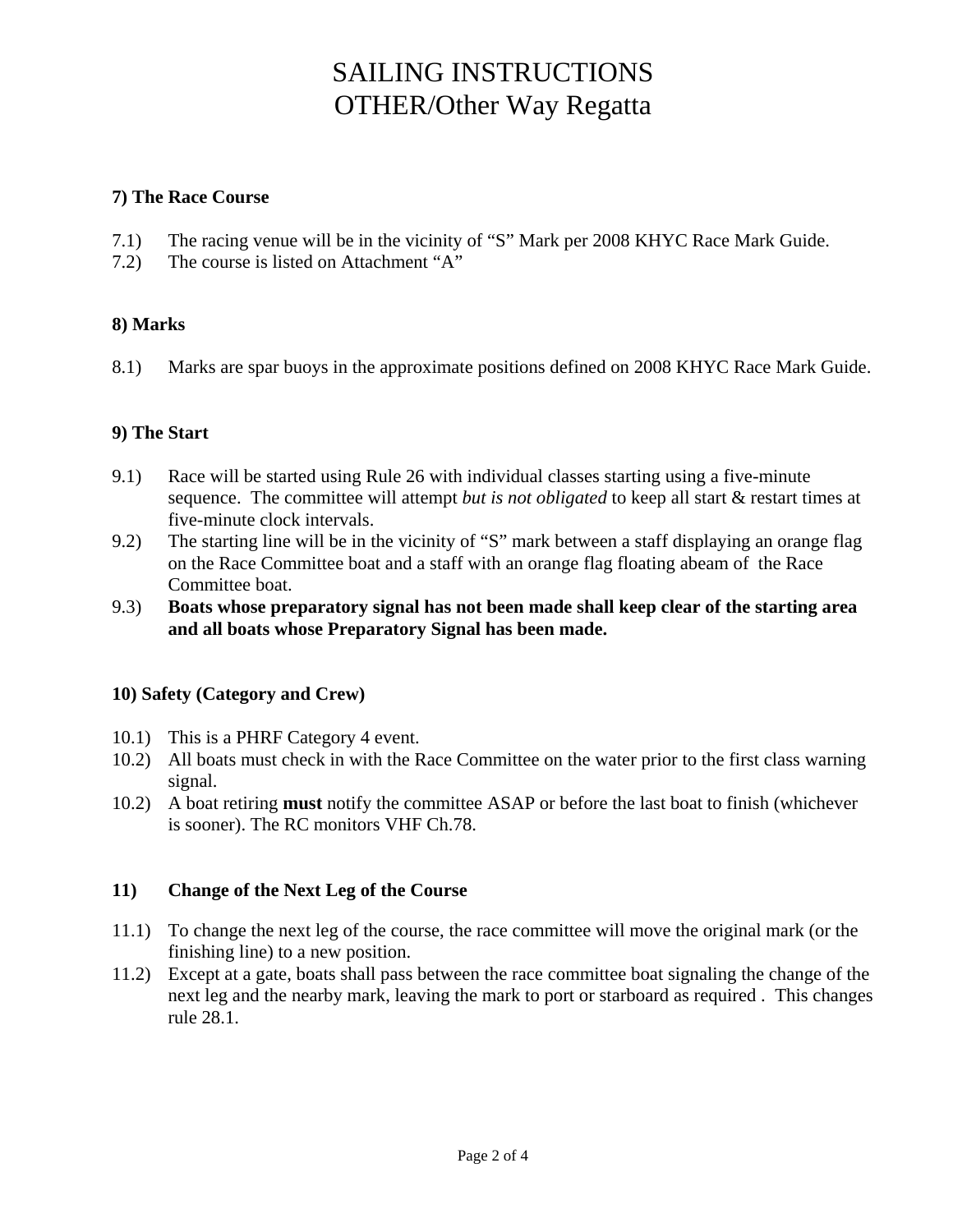# SAILING INSTRUCTIONS OTHER/Other Way Regatta

#### **12) The Finish**

12.1) The finish line is the same as the start line.

#### **13) Penalty System**

- 13.1) The 720-degree turn penalty is replaced with a 360-degree turn penalty, to include one tack and one jibe, modifying rules 44.1 & 44.2. Rule 44.3 shall not apply.
- 13.2) Boats that accept and execute the turn penalty shall sign up to that effect on the form posted on the Official Notice Board after the days' racing within the protest time limit.

#### **14) Time limit**

14.1) Boats failing to start within four minutes after their start signal shall be scored DNS.

#### **15) Protests**

- 15.1) Boats intending to protest must notify the RC boat upon finishing.
- 15.2) Protests shall be written on forms available at the club and delivered to the Race Chairman or PRO within 45 minutes after the race committee boat docks. The Committee will sound one signal and post docking time on the Official Notice Board. Protests will be posted as they are submitted.
- 15.3) Protests will be heard in the approximate order of receipt as soon as possible.

#### **16) Scoring**

- 16.1) The Low Point scoring system of RRS Appendix A4 will apply. Ties will be addressed using RRS Appendix A8. Buoy ratings will apply.
- 16.2) Non-spinnaker, non-gennaker boats will have their PHRF defined offset added for scoring. They will start with their respective classes unless a separate class is established.

#### **17) Prizes**

17.1) Take home trophies will be awarded Saturday, as soon as possible after the event, on the upper level of the clubhouse. The Mayor's Perpetual trophy will be awarded at a later date.